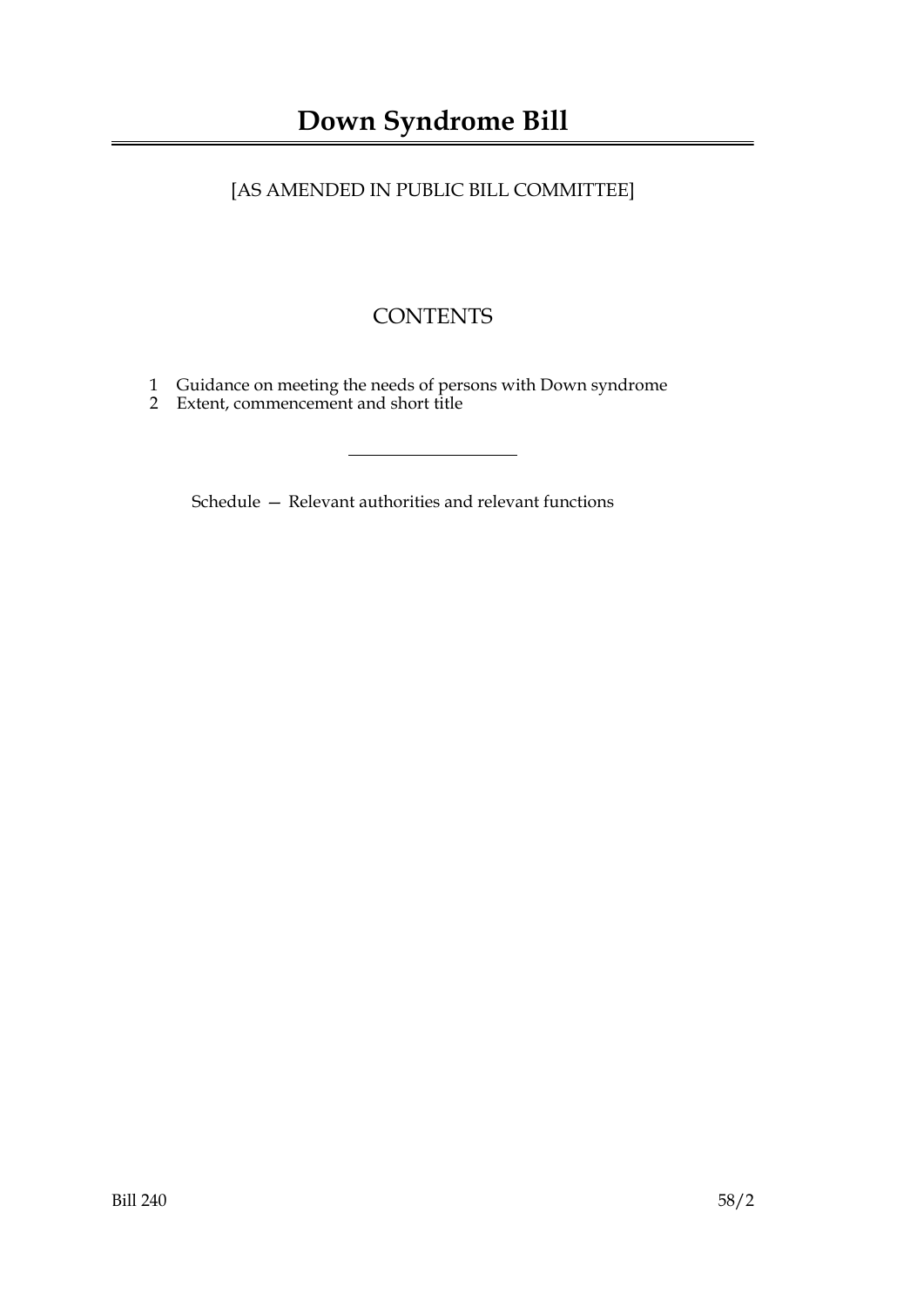# **BILL**

### [AS AMENDED IN PUBLIC BILL COMMITTEE]

#### TO

Make provision about meeting the needs of persons with Down syndrome; and for connected purposes.

E IT ENACTED by the Queen's most Excellent Majesty, by and with the advice and consent of the Lords Spiritual and Temporal, and Commons, in this present **B** E IT ENACTED by the Queen's most Excellent Majesty, by and with consent of the Lords Spiritual and Temporal, and Commons, Parliament assembled, and by the authority of the same, as follows:  $-$ 

#### **1 Guidance on meeting the needs of persons with Down syndrome**

- (1) The Secretary of State must give guidance to relevant authorities on steps it would be appropriate for them to take in order to meet the needs of persons with Down syndrome in the exercise of their relevant functions.
- (2) Relevant authorities must have due regard to the guidance in the exercise of their relevant functions. *5*
- (3) Before giving the guidance the Secretary of State must consult such persons as the Secretary of State considers appropriate.
- (4) The Secretary of State must publish the guidance in such manner as the Secretary of State considers appropriate.
- (5) The Secretary of State must lay the guidance before Parliament once it is published.
- (6) The Secretary of State may revise the guidance from time to time (and subsections (2) to (5) apply in relation to any revised guidance).
- (7) For the meaning of "relevant authorities" and "relevant functions", see the Schedule. *15*

#### **2 Extent, commencement and short title**

- (1) This Act extends to England and Wales.
- (2) This Act comes into force on such day as the Secretary of State may by regulations made by statutory instrument appoint.

*20*

*10*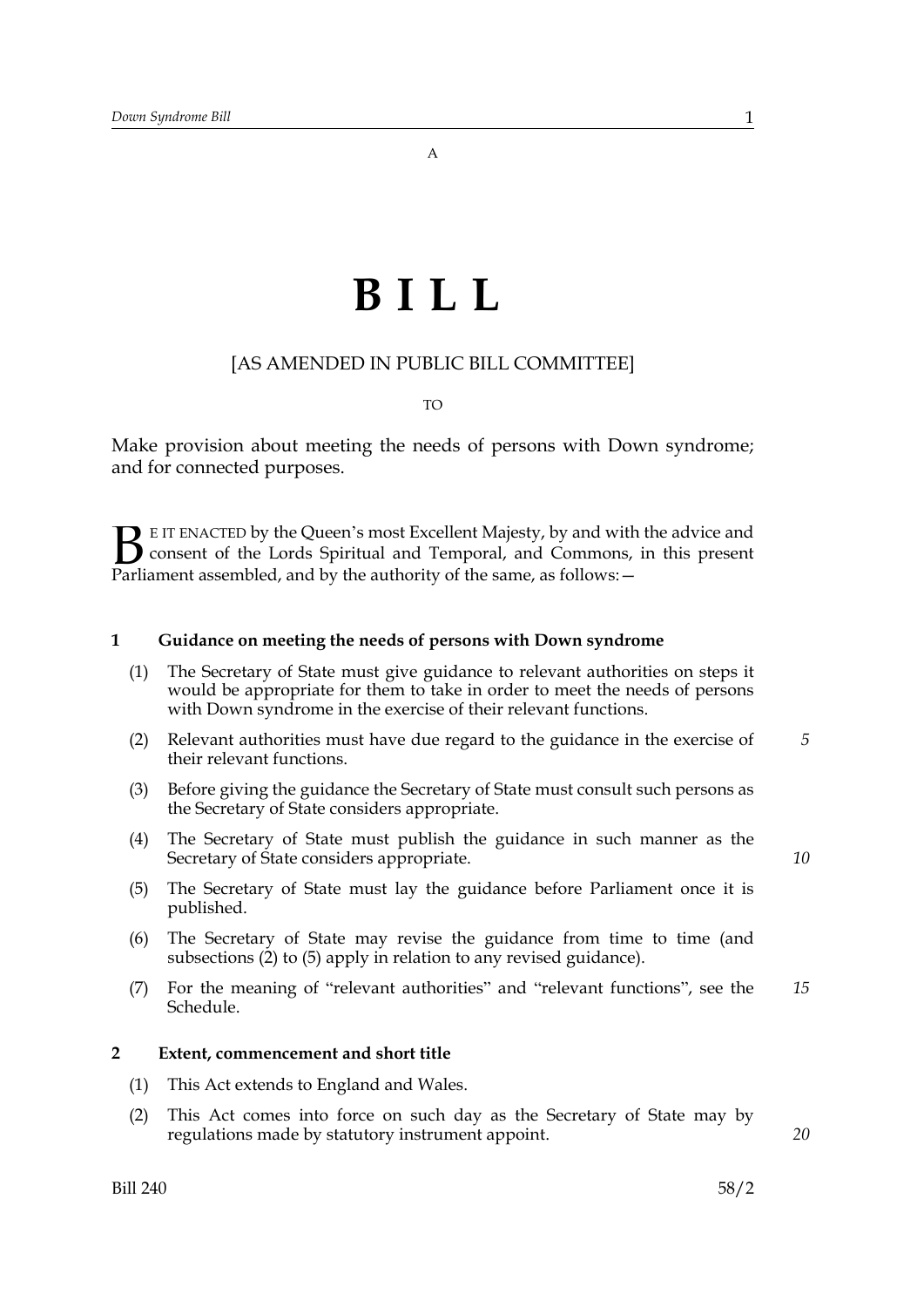(3) This Act may be cited as the Down Syndrome Act 2022.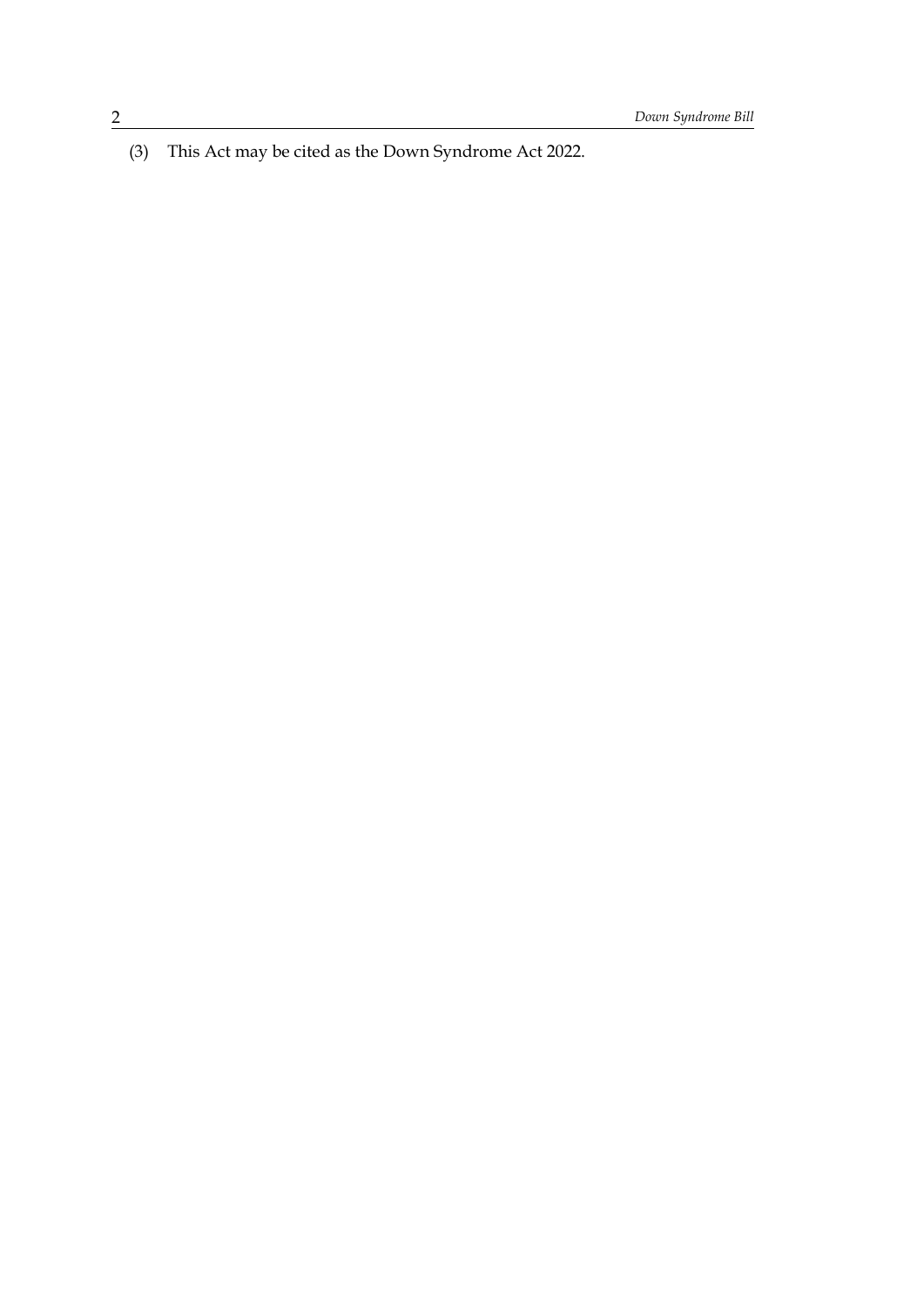# SCHEDULE Section 1

RELEVANT AUTHORITIES AND RELEVANT FUNCTIONS

# *Introductory*

| $\mathbf{1}$   | (1) In this Act, "relevant authority" means a person to whom any of paragraphs<br>2 to 5 applies.                                                                                                                                                                                                                                                                                                                                | 5        |
|----------------|----------------------------------------------------------------------------------------------------------------------------------------------------------------------------------------------------------------------------------------------------------------------------------------------------------------------------------------------------------------------------------------------------------------------------------|----------|
|                | (2) Those paragraphs also set out the functions that are the "relevant functions"<br>of the relevant authorities for the purposes of this Act.                                                                                                                                                                                                                                                                                   |          |
|                | National Health Service                                                                                                                                                                                                                                                                                                                                                                                                          |          |
| $\overline{2}$ | (1) This paragraph applies to $-$<br>the National Health Service Commissioning Board,<br>(a)<br>(b)<br>a clinical commissioning group,<br>a Special Health Authority established under section 28 of the<br>(c)<br>National Health Service Act 2006,<br>a National Health Service trust established under section 25 of that<br>(d)<br>Act, and<br>an NHS foundation trust.<br>(e)                                               | 10<br>15 |
|                | (2) The "relevant functions" of a person to whom this paragraph applies are all<br>of its functions, so far as exercisable in or in relation to England.                                                                                                                                                                                                                                                                         |          |
| Social care    |                                                                                                                                                                                                                                                                                                                                                                                                                                  |          |
| 3              | (1) This paragraph applies to $-$<br>a county council in England,<br>(a)<br>(b)<br>a district council for an area in England for which there is no county<br>council,<br>a London borough council,<br>(c)<br>the Common Council of the City of London, and<br>(d)                                                                                                                                                                | 20<br>25 |
|                | the Council of the Isles of Scilly.<br>(e)<br>(2) The "relevant functions" of a person to whom this paragraph applies are $-$<br>its functions under section 117 of the Mental Health Act 1983 (after-<br>(a)<br>care);<br>its functions that are referred to in section 50(2) of the Children Act<br>(b)<br>2004 (social services functions etc);<br>its functions under Part 1 of the Care Act 2014 (care and support);<br>(c) | 30       |
| Housing        | its functions under Part 3 of the Children and Families Act 2014<br>(d)<br>(special educational needs or disabilities).                                                                                                                                                                                                                                                                                                          | 35       |

4 (1) This paragraph applies to—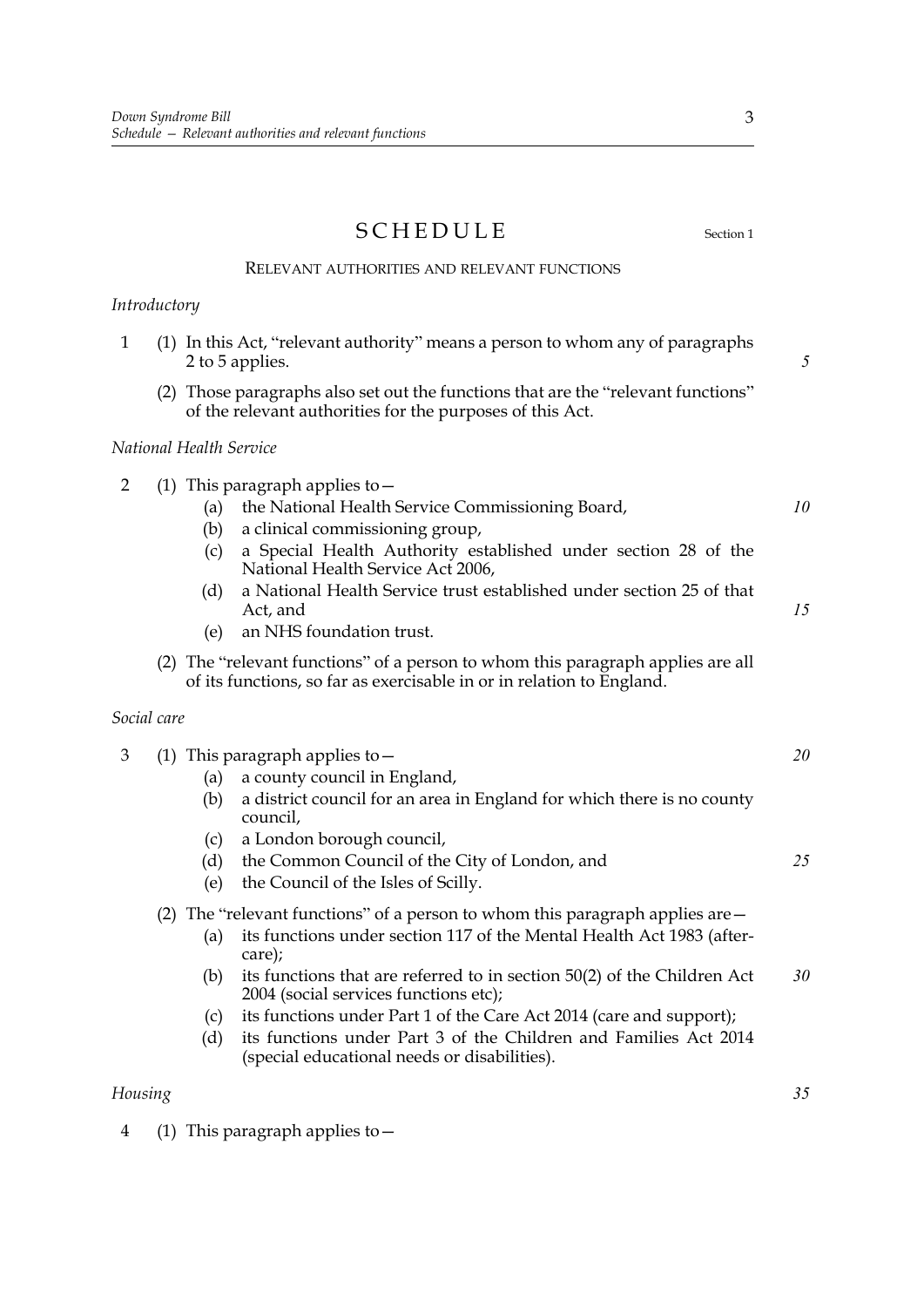*5*

*10*

*20*

*25*

- (a) a district council in England,
- (b) a county council for an area in England for which there is no district council,
- (c) a London borough council,
- (d) the Common Council of the City of London, and
- (e) the Council of the Isles of Scilly.
- (2) The "relevant functions" of a person to whom this paragraph applies are its functions under—
	- (a) Part 2 of the Housing Act 1985 (provision of housing);
	- (b) Part 6 of the Housing Act 1996 (allocation of housing);
	- (c) Part 7 of the Housing Act 1996 (homelessness assistance).

#### *Education and youth offending*

- 5 (1) This paragraph applies to—
	- (a) the governing body of a school in England,
	- (b) the governing body of an institution in England within the further education sector, *15*
	- (c) the proprietor of an Academy,
	- (d) the management committee of a pupil referral unit in England,
	- (e) the proprietor of an institution in England approved by the Secretary of State under section 41 of the Children and Families Act 2014,
	- (f) providers of relevant early years education in England,
	- (g) youth offending teams in England, and
	- (h) persons in charge of relevant youth accommodation in England.
	- (2) The "relevant functions" of a person to whom this paragraph applies are the person's functions under Part 3 of the Children and Families Act 2014.
	- (3) In sub-paragraph (1)(a) to (h), words and expressions have the same meanings as in section 77(1) of that Act.